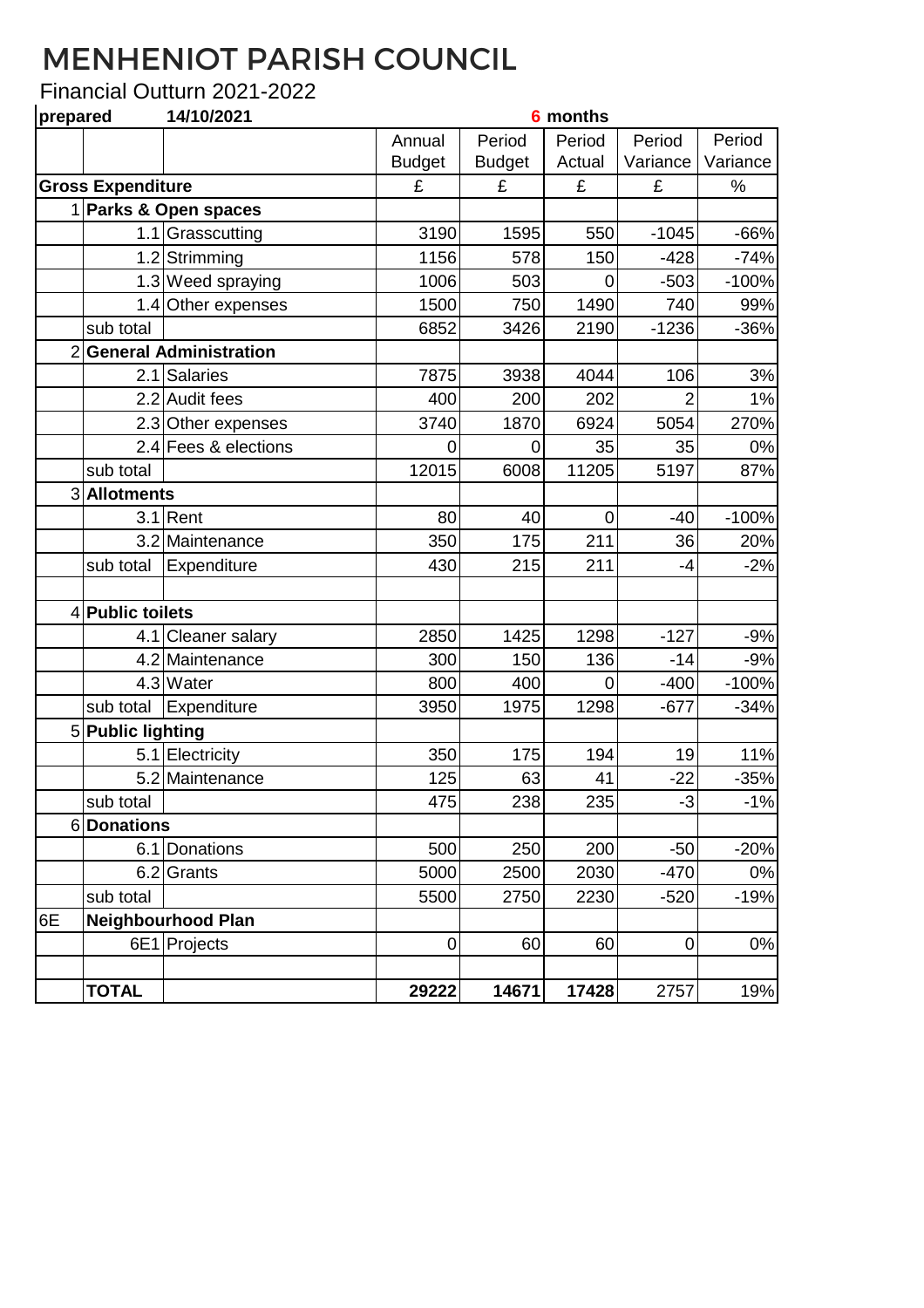|                     |                                       | Annual        | Period        | Period          | Period   | Period   |
|---------------------|---------------------------------------|---------------|---------------|-----------------|----------|----------|
|                     |                                       | <b>Budget</b> | <b>Budget</b> | Actual          | Variance | Variance |
| <b>Gross Income</b> |                                       |               |               |                 |          |          |
|                     | <b>7 Stautory &amp; Discretionery</b> |               |               |                 |          |          |
|                     | 7.1 Council precept                   | 22059         | 11030         | 20383           | 9354     | 42%      |
|                     | 7.2 CTS Grant                         | 594           | 297           | 542             | 245      | 41%      |
|                     | 7.3 Allotment rentals                 | 265           | 133           | 12 <sub>1</sub> | $-121$   | $-45%$   |
|                     | 7.4 Parish paths grants LMP           | 743           | 372           |                 | $-372$   | $-50%$   |
|                     | 7.5 Grants                            |               |               | 692             |          |          |
|                     | 7.6 Fees & Other Income               | 61            | 31            | 947             | 917      | 0%       |
|                     | 7.7 Bank interest                     | 500           | 250           | 273             | 23       | 5%       |
|                     | 7.8 Miscellaneous                     |               |               |                 | 0        | 0%       |
| <b>TOTAL</b>        |                                       | 24222         | 12111         | 22850           | 1372     | 6%       |